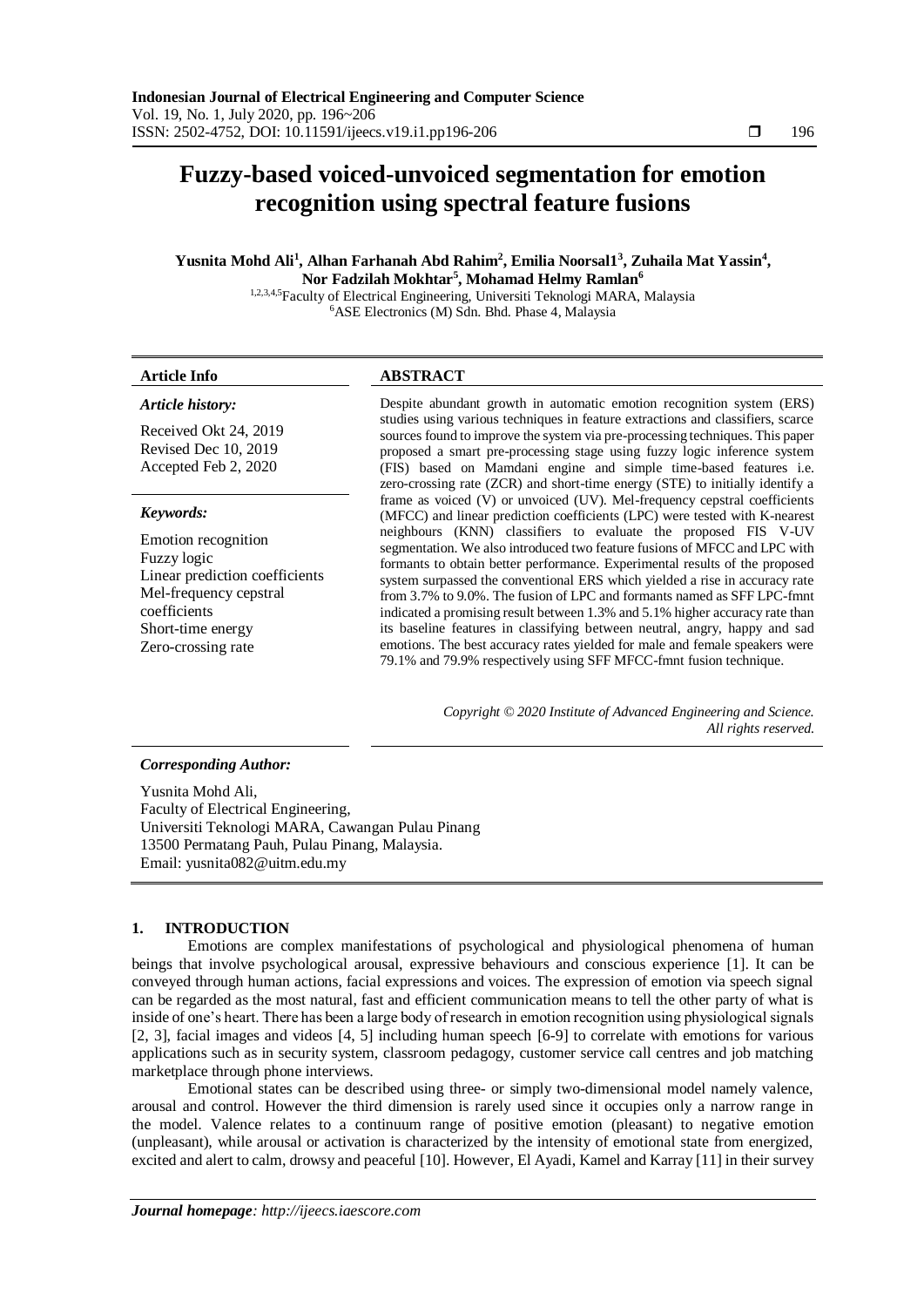did not find an agreement among researchers to correlate acoustic speech features to these dimensions. Even so, there is certain correlations between the physiological process in the sympathetic and parasympathetic autonomic nervous systems of emotion production mechanism to speech production system which affect pitch, timing, voice quality and articulation of speech signal. In pattern recognition, categorical approach of emotional states are more useful to discriminate between emotional classes. A large number of emotional categories were proposed by Whissel, Plutchik and Cowie in the 20th and 21st centuries. Nevertheless, the current emotion recognition system (ERS) can only detect between two to eight classes of emotional states with reasonably good results.

Speech is complex signal and non-stationary in nature. As such, speech is pre-processed in frame-wise of 20 ms to 50 ms length to ensure stationary property [12] and the choice of suitable frame or window size is also vital to ensure appropriate spectral estimate of each frame [13]. There were also disputes of whether local speech features, calculated from each frame, or global features taking statistics of all local speech features of an utterance was better indicator for emotion cues. There had been trade-off between these two techniques wherein the latter performed better in terms of accuracy rate and processing time as compared to the local features [11]. However, it could not differentiate emotions of similar arousal such as anger and joy and losing of temporal information. In this work, we preferred to take a fixed-length utterance-level statistics, namely mean values while ignoring the temporal dynamics attributes such as in [14]. To date, various methods have been proposed that focus on feature extraction and classification stages. There is no consensus of which features or classifiers are the best methods for emotion recognition task because recognizing human emotion is a difficult problem having high nonlinearity and variability. Hence, it is still an open question to explore the features and classifiers that can accomplish the best results.

Spectral-based features extracted from short-time frame signal were more popularly used, for instance linear prediction coefficients (LPC), log-frequency power coefficients (LFPC) and cepstral-based features such as linear prediction cepstral coefficients (LPCC) and Mel-frequency cepstral coefficients (MFCC). Bandela and Kumar proposed a fusion of Teager energy operator (TEO) with MFCC [15] and a fusion of TEO with LPC [16] on Berlin Emotional Acted Database (EMO-DB) for five emotional states classification using gaussian mixture model (GMM). They found accuracy rates of 93.3% and 88.0% using the proposed features, surpassing the baseline features of MFCC and LPC by 6.7% and 9.3% respectively. Another recent work using Amritaemo database [17] compared the performance of artificial neural networks (ANN) and K-nearest neighbours (KNN) to classify happy, angry and sad in Telegu and Tamil languages and obtained 76% and 75% accuracy rates using a combination of Hurst parameters and linear predictive cepstral coefficients (LPCC).

In a recent article, Jiang et al. [18] investigated the effectiveness of different classifiers such as KNN, GMM and support vector machine (SVM) for detecting depression from positive, negative and neutral speech emotions from 170 subjects. A highly dimensional features using prosodic, voice quality and spectral features were used. It was found that SVM surpassed the other two with 65.7% accuracy rate. Among three types of speech, picture description yielded the best input for male while interview speech was the one for female speakers. In most past studies, researchers used a combination of the aforementioned features to obtain the best accuracy of emotion detection [7, 11, 19]. Although various techniques have been investigated in feature extraction and classification stage in speech processing [20], there is scarce resources on pre-processing stage in ERS. Since frame blocking is necessary in speech processing, selecting appropriate frames before feature extraction is important task to improve the performance of ERS because not all frames contain emotion attribute especially when global features of an utterance is taken such in this paper.

One of the simple selection criteria is to classify the speech frames as voiced (V) or unvoiced (UV). The performance of ERS on compressed speech was investigated in [9] using seven digital telecommunication codecs based on adaptive differential pulse code modulation (ADPCM) and Analysis-by-Synthesis. V and UV segments of speech data was classified using autocorrelation method in Praat software tool. Several parameters were extracted using MFCC, Bark spectral energy, noise measures, and nonlinear dynamics features from V and UV speech frames to build two recognition models separately based on GMM. This research concluded that the UV-based ERS produced a significant degradation in accuracy while just a little drop in accuracy was noticed for V-based ERS due to compression by the codecs on EMO-DB and enterface05 emotional speech databases.

Extracting paralinguistics traits that are related to emotion recognition using prosodic features such as formants and fundamental frequency (F0) would be incorrect for unvoiced speech because these features were valid for voiced speech [21]. In [22], V and UV segments were determined using F0 estimation and different sets of features were extracted from these types of segments to recognize emotions in continuous scale instead of discrete emotions using three dimensional values of valance, activation and dominance. The authors also suggested optimizing features using particle swarm optimization (PSO) to reduce the feature space dimensionality from 830 of V-segments and 710 of UV-segments to only 40 optimal features selected by PSO separately for V and UV segments. Overall, this had resulted better classification rates of emotional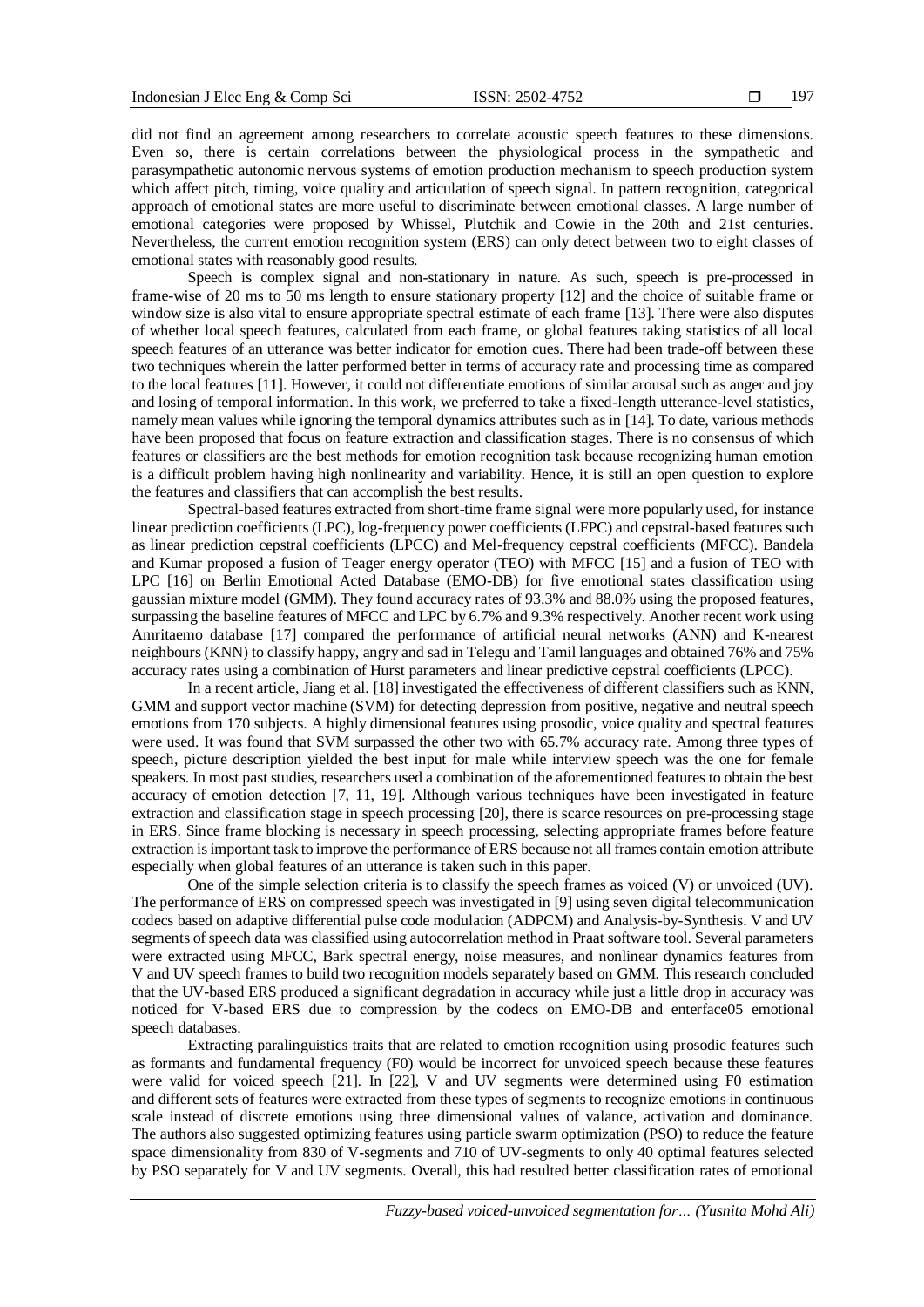dimensions.Based on the limitation of previous studies, this paper proposes a development of ERS which employs a smart pre-processing stage to identify a frame as V-frame or UV-frame using fuzzy logic inference system (FIS) modelled with simple time-based features i.e. zero-crossing rate (ZCR) and short-time energy (STE). Since voiced speech has stronger emotional trait than unvoiced, the proposed FIS V-UV segmentation will output only V-frames to feature extraction stage for more efficient and accurate performance. This study uses an acted speech corpora consisted of four basic emotional states namely neutral, angry, happy and sad. Apart from baseline features such as MFCC and LPC, this paper proposes feature fusions of MFCC and LPC with the first five formants.

#### **2. RESEARCH METHOD**

The development of fuzzy inference system (FIS) for voiced-unvoiced segmentation in ERS follows the steps described in Figure 1. Basically, the system consists of pre-processing and feature extraction in the front-end while in the back-end, it involves signal modelling and classification stage of the unknown speech samples. A modification is made by classifying the pre-processed frames into either voiced (V) or unvoiced (UV) frame before extracting the acoustic features. The development stages are explained in this section. The hypotheses presumes that by incorporating FIS for identifying V-frame or UV-frame the system efficacy could be improved in terms of accuracy and processing time wherein only voiced frames are taken for further processing after FIS decision has been made.



Figure 1. Emotion recognition with fuzzy inference system for voiced-unvoiced segmentation

#### **2.1. Emotional database**

The speech database used in this paper was collected from The Ryerson Audio-Visual Database of Emotion Speech and Song (RAVDESS). This database [23] elicited speech from 24 professional actors consisted of an equal number of male and female speakers respectively. The actors vocalized two lexically-matched statements in North American accent. The database was available in three modality i.e. audio only, audio-video and video only. Only audio format .wav files were taken which were sampled at 48 kHz and quantized at 16 bit. The sampling frequency was downsampled to 16 kHz. The speakers uttered two sentences namely "Kids are talking by the door" and "Dogs are sitting by the door" in four acted emotionally conditions such as angry, sad, happy and neutral emotions. There existed two different emotional intensity while speaking the sentences labelled as normal intensity and strong intensity. However, neutral emotion was only available with normal intensity. As such, we only took strong intensity for this study. Each statement was repeated two times for each emotion. Table 1 summarizes the number of samples extracted for this research use.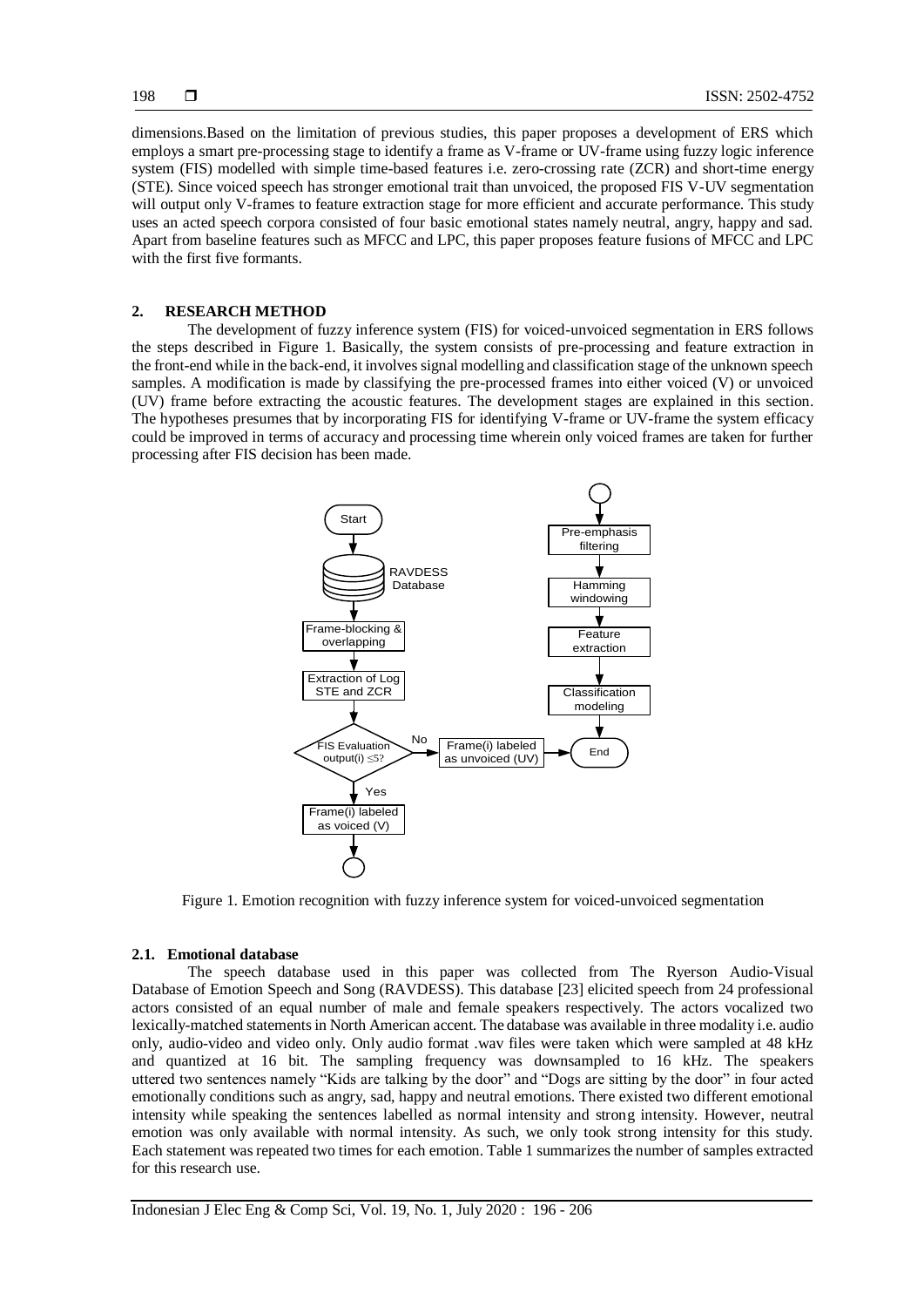Table 1. RAVDESS emotional database samples

| <b>Emotional State</b> | Gender |        | No. of utterances |
|------------------------|--------|--------|-------------------|
|                        | Male   | Female |                   |
| Angry                  | 48     | 48     | 96                |
| Sad                    | 48     | 48     | 96                |
| Happy                  | 48     | 48     | 96                |
| Neutral                | 48     | 48     | 96                |
| Total                  | 192    | 192    | 384               |

### **2.2. Fuzzy inference system segmentation**

The fuzzy inference system (FIS) is designed using MATLAB fuzzy logic toolbox GUIs as depicted in Figure 2 having two inputs and one output. The most widely accepted fuzzy inference method for capturing expert knowledge is Mamdani coined by Ebrahim Mamdani of London University in 1975 to control a steam engine and boiler combination. Despite the fact that Mamdani-type fuzzy inference entails a substantial computational burden, it allows the description of expertise in more intuitive and human-like manner [24, 25]. There are many ways to assign membership values and functions to fuzzy variables and the one that is proposed in this paper is by inductive reasoning using values derived from experimental data.

The designed FIS V-UV using membership functions of short-time energy (STE) and zero-crossing rate (ZCR) as inputs are shown in Figure 2. Triangular and trapezoidal membership functions are adopted as these functions are practical and one of the simplest linear-fit functions. The local statistical thresholds for STE and ZCR experimental data as proposed in this paper are mathematically given as in (1) and (2) respectively.

$$
\theta(k,s) = \begin{bmatrix} \theta_{11} & \theta_{12} & \theta_{13} \\ \theta_{21} & \theta_{22} & \theta_{23} \\ \theta_{31} & \theta_{32} & \theta_{33} \\ \vdots & \vdots & \vdots \\ \theta_{k1} & \theta_{k2} & \theta_{k3} \end{bmatrix}
$$
(1)  

$$
(k,s) = \begin{bmatrix} \varphi_{11} & \varphi_{12} & \varphi_{13} \\ \varphi_{21} & \varphi_{22} & \varphi_{23} \\ \varphi_{31} & \varphi_{32} & \varphi_{33} \\ \vdots & \vdots & \vdots \\ \varphi_{k1} & \varphi_{k2} & \varphi_{k3} \end{bmatrix}
$$
(2)

where  $\theta(k,s)$  and  $\varphi(k,s)$  are the local thresholds of STE and ZCR. The first subscript, *k* denotes the speech number that is contained in the current directory, and the second subscript *s*represents the statistical descriptors *s* which takes value 1 for minimum (min), 2 for median (med) and 3 for maximum (max). Finally, global statistical thresholds (GSTs) can be calculated from the matrices of the local thresholds as given in (3) and (4).

$$
\theta_G(s) = \begin{bmatrix} \min \theta_{min} & \text{med } \theta_{min} & \max \theta_{min} \\ \min \theta_{med} & \text{med } \theta_{med} & \max \theta_{med} \\ \min \theta_{max} & \text{med } \theta_{max} & \max \theta_{max} \end{bmatrix} \tag{3}
$$
\n
$$
\varphi_G(s) = \begin{bmatrix} \min \varphi_{min} & \text{med } \varphi_{min} & \max \varphi_{min} \\ \min \varphi_{med} & \text{med } \varphi_{med} & \max \varphi_{med} \\ \min \varphi_{max} & \text{med } \varphi_{max} & \max \varphi_{max} \end{bmatrix} \tag{4}
$$

where  $\theta_G$  (k,s) and are  $\varphi_G$  (k,s) the global thresholds of STE and ZCR and s is the statistical descriptors as described above.

Table 2 shows the resulted global thresholds calculated from all speech samples of both gender. Since the histograms shown for STE and ZCR have skewed distributions, median values are calculated instead of mean. The working of the V-UV segmentation using FIS can be demonstrated by feeding some input combination to predict the output of a frame either V or UV. Figure 3(a) is an example of unvoiced detected frame, while Figure 3(b) is an example of voiced detected frame. The fuzzy rules which are established in this design of FIS V-UV are tabulated in Table 3 after some justification of expert knowledge of human speech production. Four rules consist of two antecedents and one consequent were formulated in conditional statements if-then rules based on the studied characteristics of V-UV on STE and ZCR using rigorous analysis and observation. The first and second rules are highly correlated with the past studies [26, 27]. The third and fourth rules are formulated to save most part of the speech since from the proposed GSTs analysis that can be referred from Figure 2(b) and Figure 2(c). The range of the large ZCR subset extends the largest.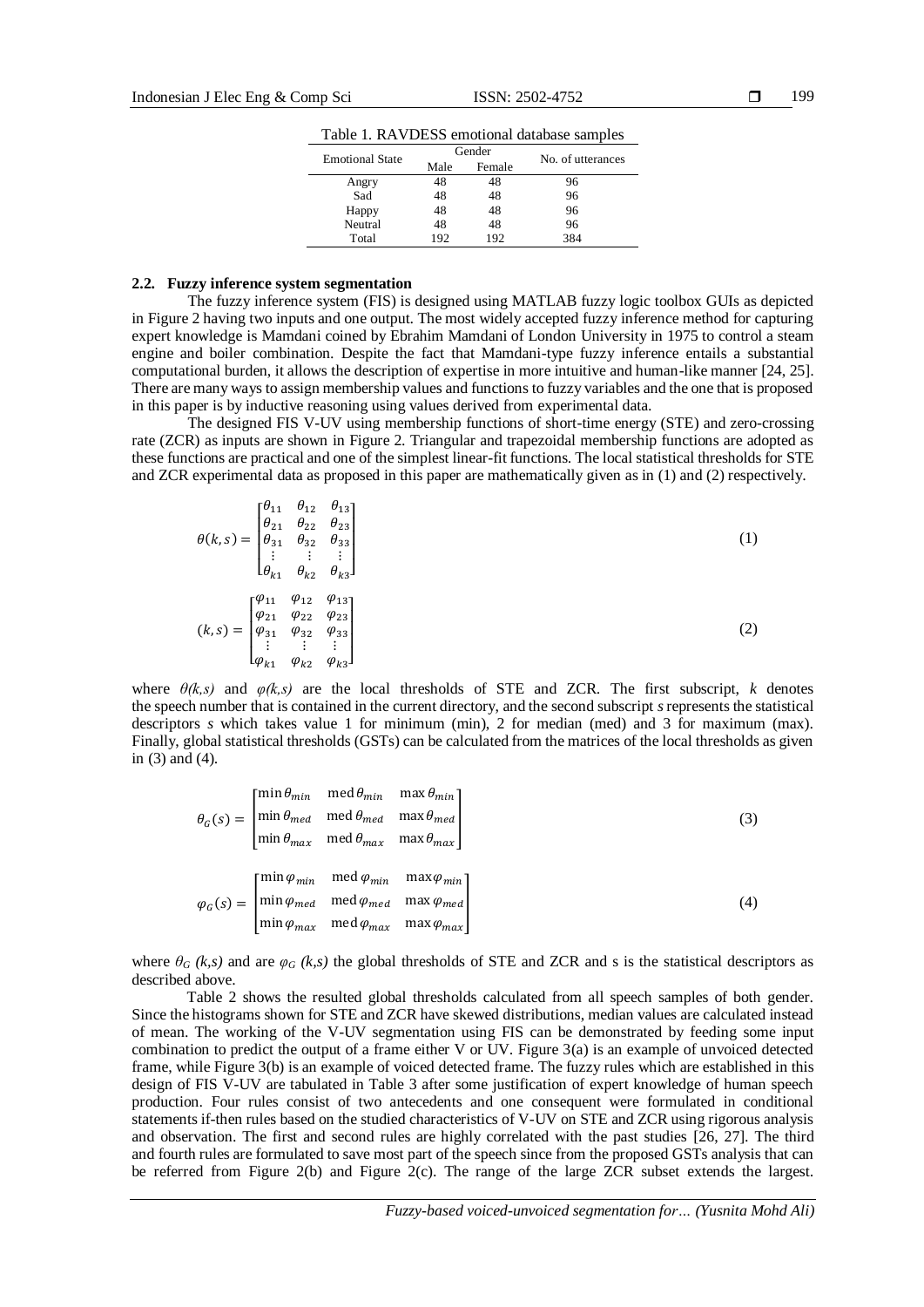On the other hand, the small and median subsets of STE occupy more spaces than the large subset of STE. Hence, it is proposed that median STE with small ZCR would make a frame label as V and large STE with median ZCR would also make a frame as V. By these rules, it means roughly 75% of the speech has possibility to be V frames.

To demonstrate the resulted voiced and unvoiced frames using the above formulated rules, Figure 4 shows a mixture of characteristics of STE and ZCR plotted against frame number of a speech signal of a female speaker having sad emotion identified as 03-01-04-02-01-01-16. This speech consisted of 117 frames, 42 of which were labeled as UV and the remaining 75 were labeled as V after FIS evaluation. The voiced frames (labeled as V-frames) would to be preserved for the next step of speech processing. In addition to this, Figure 5 displays the short-time speech waveforms of a voiced frame, the  $12<sup>th</sup>$  frame, and an unvoiced frame, the 6<sup>th</sup> frame from the previous result. The values of STE and ZCR for the  $12<sup>th</sup>$  frame of this signal are found to be 17.70 and 32 respectively, as the V-UV segmentation FIS decided it to be a voiced-type after FIS evaluation. Whilst the values of STE and ZCR for the 6<sup>th</sup> frame of this signal are found to be -2.56 and 226 respectively, as the V-UV segmentation FIS decided it to be an unvoiced-type after FIS evaluation.





Figure 2(a). FIS segmentation system Figure 2(b). Membership functions to fuzzify





Figure 2(c). Zero-crossing rate inputs Figure 2(d). Membership functions to de-fuzzify the type of speech frames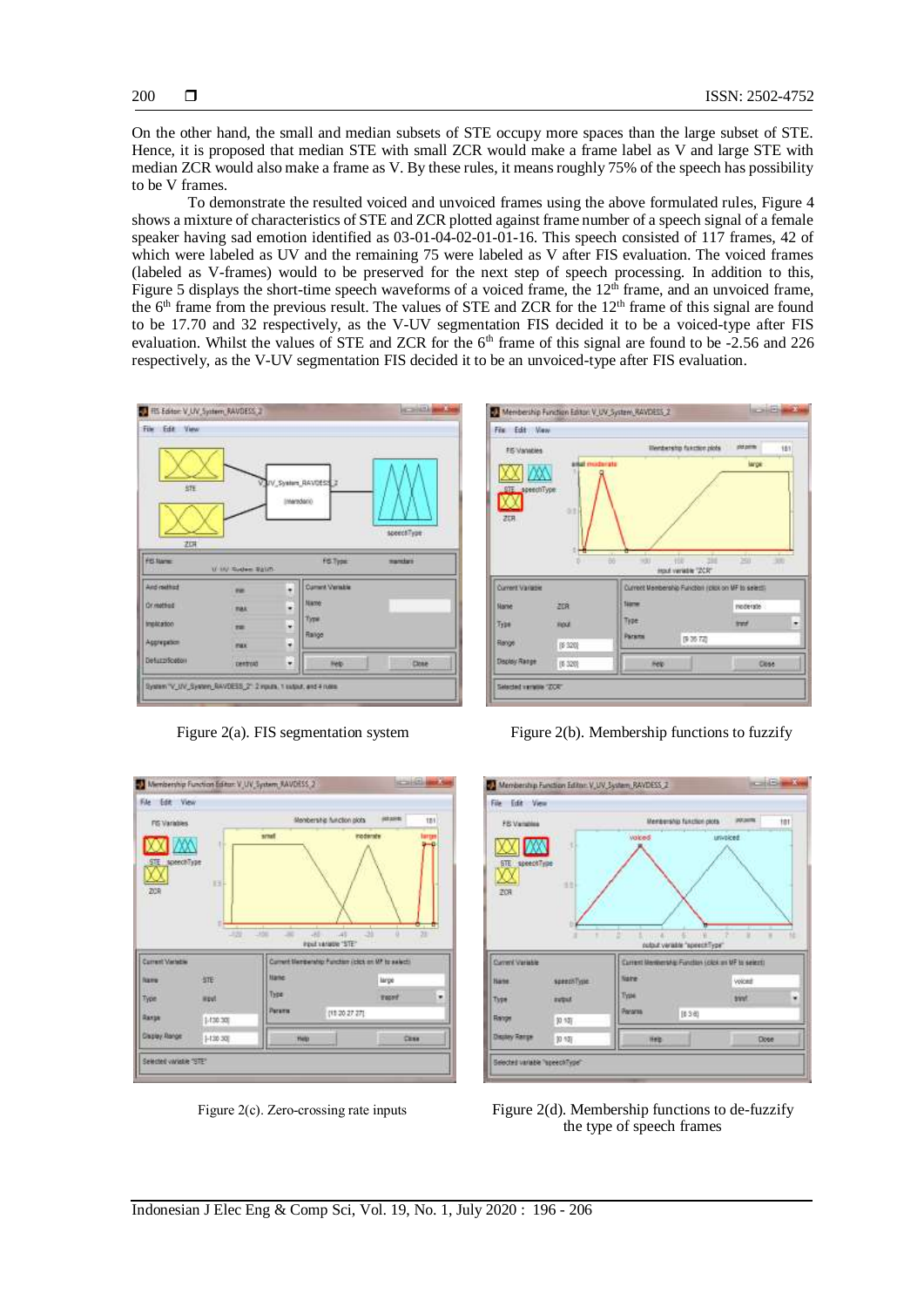201

| Table 2. Global statistical thresholds (GSTs) for STE and ZCR |             |                                |                                    |             |                                 |
|---------------------------------------------------------------|-------------|--------------------------------|------------------------------------|-------------|---------------------------------|
| STE global threshold $(\theta G)$                             | <b>Stat</b> | STE local threshold $(\theta)$ | ZCR global threshold $(\varphi G)$ | <b>Stat</b> | ZCR local threshold $(\varphi)$ |
|                                                               | min         | $-123$                         |                                    | min         | $\theta$                        |
| Min                                                           | med         | $-70$                          | Min                                | med         | $\theta$                        |
|                                                               | max         | $-33$                          |                                    | max         |                                 |
|                                                               | min         | -46                            |                                    | min         | 9                               |
| Med                                                           | med         | $-22$                          | Med                                | med         | 35                              |
|                                                               | max         | 3                              |                                    | max         | 72                              |
|                                                               | min         | 14.8                           |                                    | min         | 103                             |
| Max                                                           | med         | 19.5                           | Max                                | med         | 213                             |
|                                                               | max         | 26.8                           |                                    | max         | 316                             |

Table 3. Fuzzy rules to build voiced-unvoiced Fuzzy inference system

| Rule No. | STE    | Operator | ZCR    | Output |
|----------|--------|----------|--------|--------|
|          | Small  | or       | large  | UV     |
|          | Large  | or       | small  |        |
|          | median | and      | small  |        |
|          | Large  | and      | median |        |







Figure 3. Rule viewer editor to show fuzzy rules evaluation on a given input combination for (a) UV-frame, (b) V-frame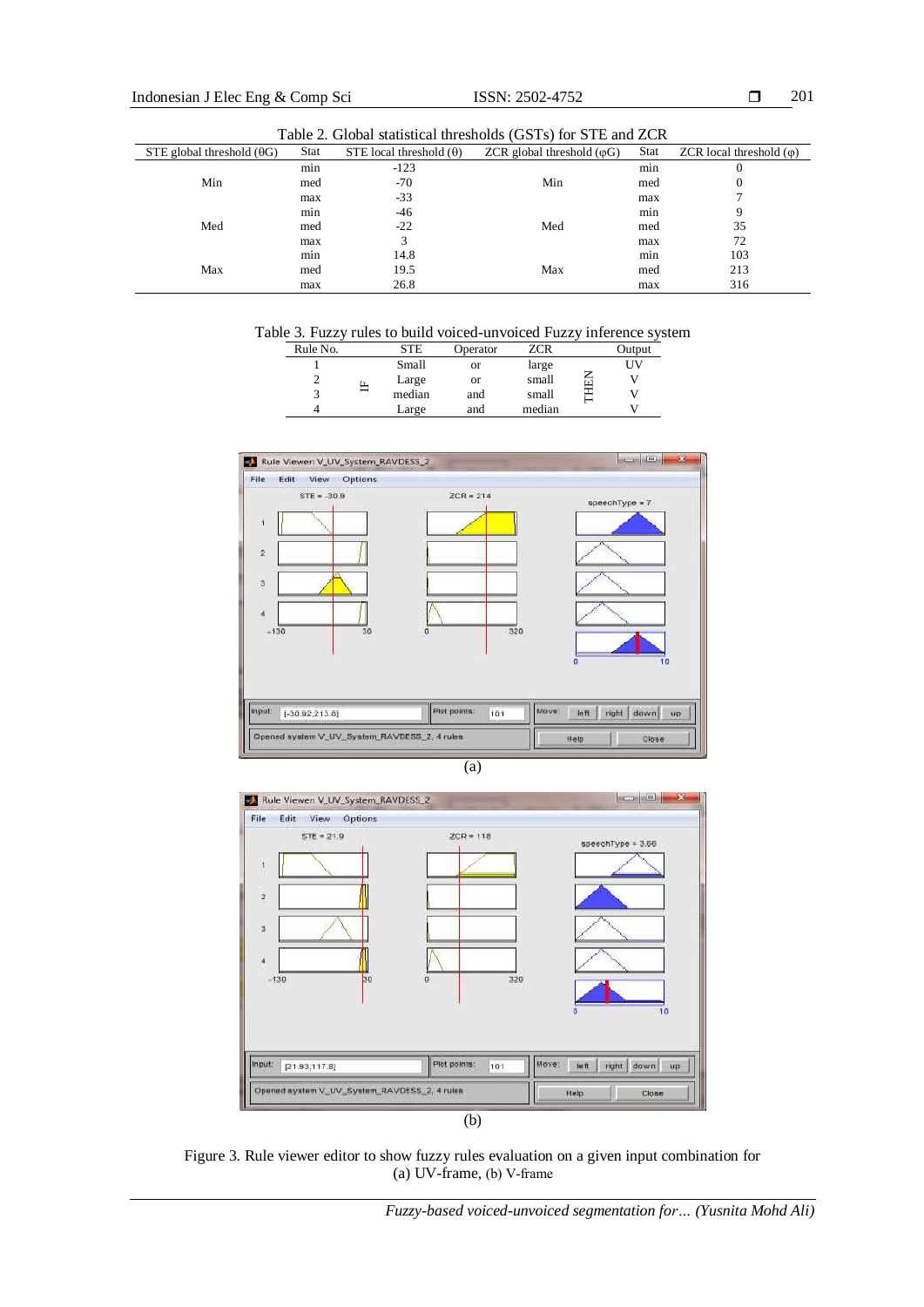



Figure 4. Classification of frames into V-UV class based on the profiles of STE and ZCR



Figure 5. Voiced frame (upper figure) and an unvoiced frame (lower figure) after FIS V-UV segmentation

#### **3. RESULTS AND ANALYSIS**

In this paper, we employed a simple classification technique i.e. KNN [28] to classify an unknown speech into four emotional classes namely, Class 1: Neutral, Class 2: Angry, Class 3: Happy and Class 4: Sad using different distance measures and number of nearest neighbours. The rule used here to classify the sample was nearest which means majority rule with nearest point tie-break to make the class prediction.

The popularly used parametric features such as LPC and MFCC were adopted as the inputs to KNN models. Another important features used was formant frequency or simply formants which can be extracted from LPC spectrum as peaks starting from the highest energy represented as the first formant F1, followed by the second formant F2, and so forth up to the fifth formant F5 in order. The mixture of spectral-based features (LPC and MFCC) and prosodic features (formants) were tested to compare the performance of the proposed FIS V-UV segmentation into this ERS system. The system were analysed as follows. Firstly, the performance of the proposed V-UV segmentation is shown by comparing the overall accuracy rates of ERS system with and without employing FIS V-UV segmentation algorithm. In addition, the formants were fused with the spectral features to generate two new feature vectors namely spectral feature fusion of MFCC and formants (SFF MFCC-fmnt) and LPC mixed with formants (SFF LPC-fmnt). The combinations of formants with MFCC and LPC were motivated by previously obtained poor results of using formants alone. The chosen parameters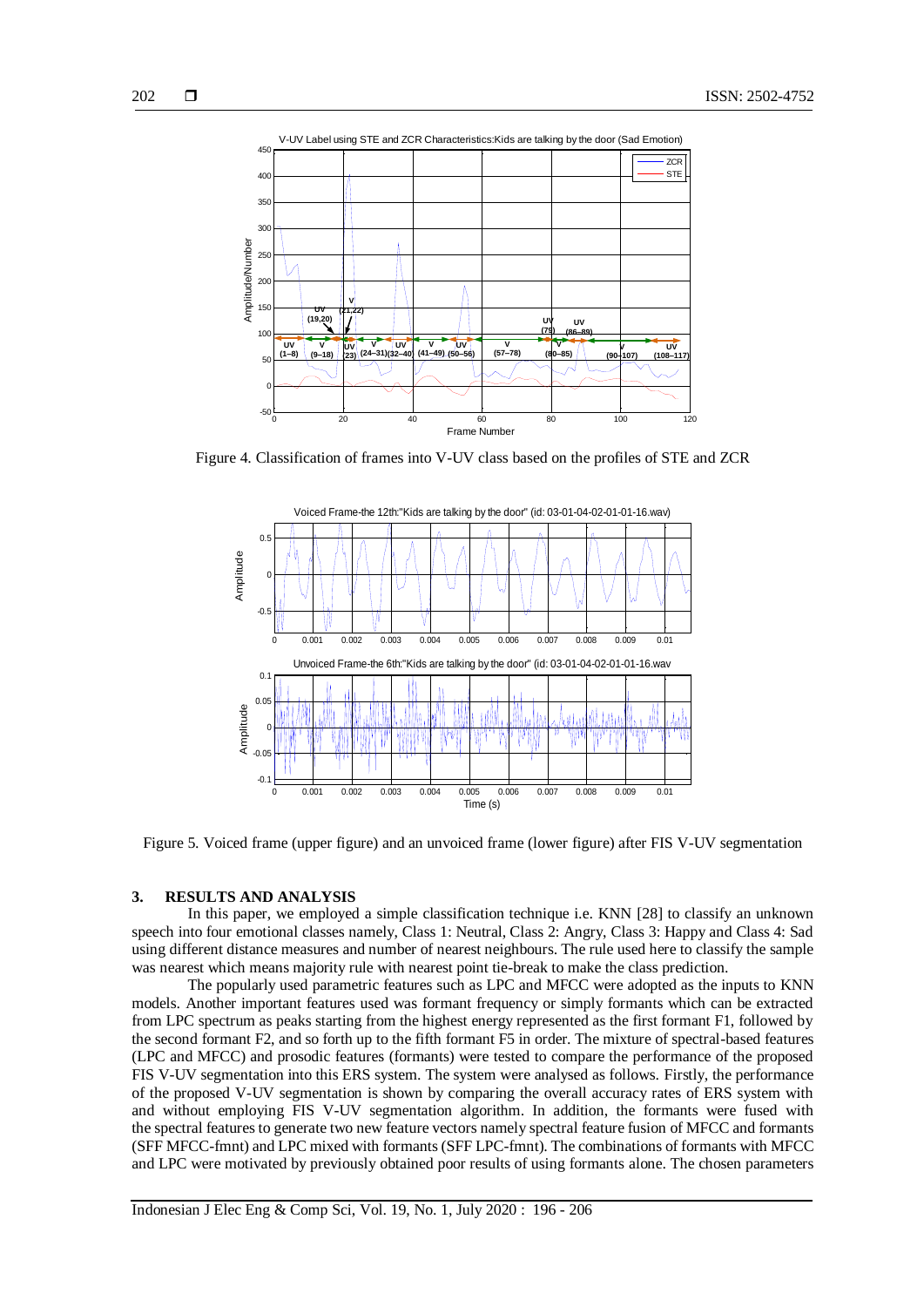of KNN classifier were  $K = 2$  and cityblock distance metric for all acoustic features except for MFCC-based features for female speakers which adopted correlation metric. Table 4 shows the reduction in number of frames to be processed for feature extraction using FIS implementation. The proposed segmentation scheme was able to save 31.7% and 36.4% of frames for gender sensitive ERS prior to feature extraction and emotion classification stages.

Figure 6 shows the results using baseline MFCC and LPC as well as their fusion features with formants for both male and female speakers. It was found that the mixture of MFCC and formants did not give much rise in accuracy of emotion detection both in male and female speech. The change was less than 1% after FIS V-UV segmentation. However, there was a noticeable increase in accuracy with and without FIS V-UV segmentation for SFF LPC-formants from its baseline features by approximately 1.3% to 5.1%.

Table 4. Reduction rate of number of frames using FIS V-UV segmentation

| Frame type         | No of frames |        |  |
|--------------------|--------------|--------|--|
|                    | Male         | Female |  |
| Voiced (V)         | 91.021       | 87,055 |  |
| Unvoiced (UV)      | 42.269       | 49.837 |  |
| Reduction rate (%) | 31.7         | 36.4   |  |

Table 5. Accuracy rate changes using FIS V-UV ERS

| Speech features      | Classification rate (%) |        |  |
|----------------------|-------------------------|--------|--|
|                      | Male                    | Female |  |
| MFCC                 | $-2.0$                  | $+1.1$ |  |
| LPC.                 | $+6.4$                  | $+9.0$ |  |
| <b>SFF MFCC-fmnt</b> | $-0.5$                  | $+2.9$ |  |
| SFF LPC-fmnt         | $+3.7$                  | $+7.5$ |  |



Figure 6. Comparison of performance between conventional ERS and ERS employing FIS V-UV segmentation for different acoustic features

Comparing the effect of FIS V-UV segmentation on ERS systems, we succeeded to show that the proposed segmentation using fuzzy logic worked effectively on most of the feature vectors based on KNN classifiers. Table 5 tabulates the accuracy rate changes from conventional ERS to FIS V-UV ERS using all four feature vectors extracted from male and female emotional speech. The positive sign indicates an increase while a negative sign indicates a decrease in overall-class mean classification rate. The success rates were consistently promising using LPC-based features namely increment between 3.7% and 9.0% for male and female speech for detecting four-class emotional state (overall class performance). Female have greater rise in classification rates than male for all types of feature vectors. Overall, the highest accuracy rates for male and female gender-sensitive ERS were 79.1% and 79.9% respectively as a result of FIS V-UV implementation.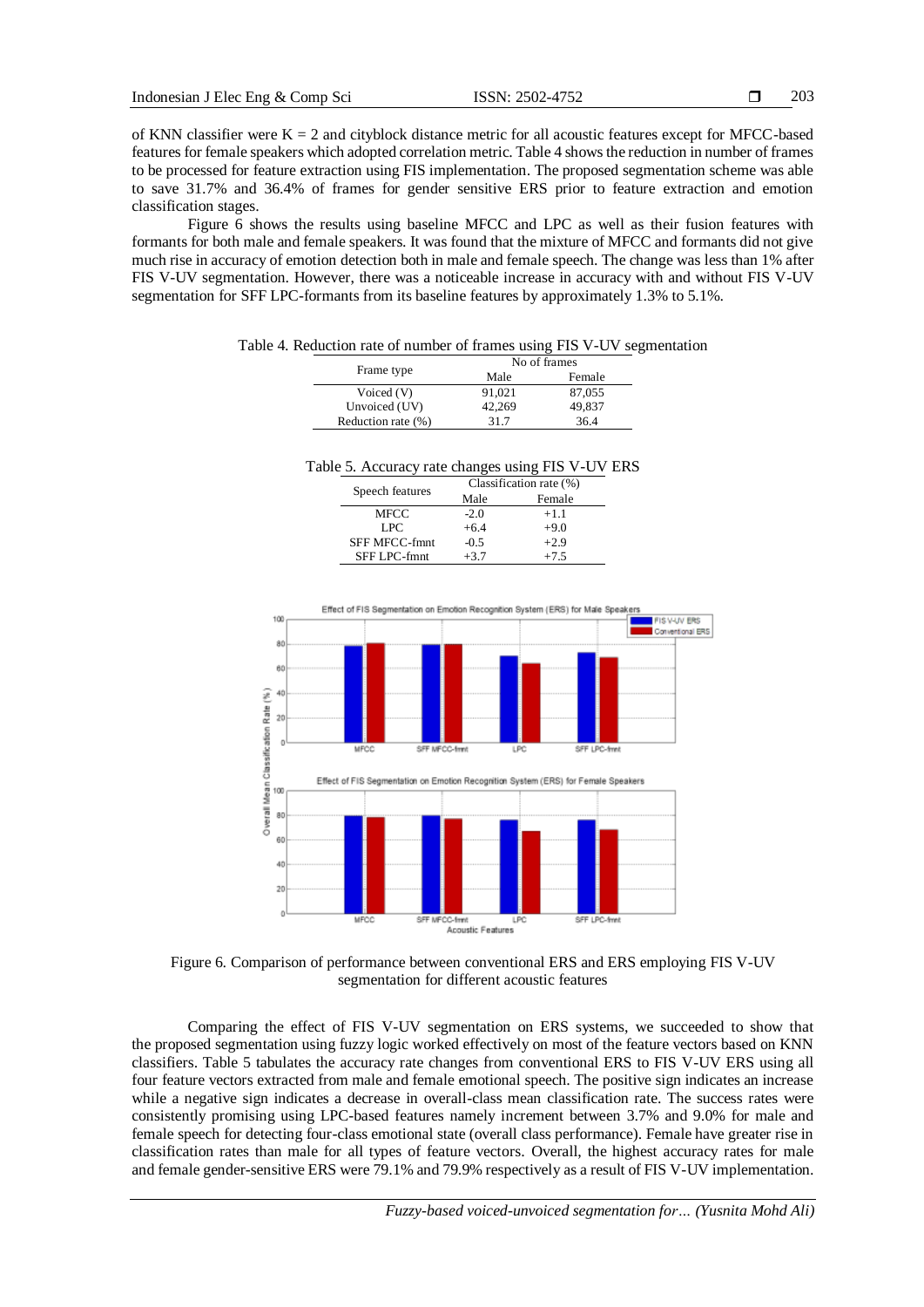Finally, we show the performance (mean classification rate) of individual class emotional state from voiced segments of male and female speakers as depicted in Figure 7. Again, most features yielded the best results for emotional-free speech, namely neutral i.e. 91.1% for male speech (MFCC) and 91.6% for female speech (LPC and SFF MFCC-fmnt). This was followed by angry, happy and sad in the same sequence as obtained previously. Sad emotion being the lowest class correctly recognized, appeared stronger in female speech 73.7% as compared to 64.7% in male speech using MFCC.



Figure 7. Individual-class performance of FIS V-UV ERS using different acoustic features

# **4. CONCLUSION**

In this paper, we introduced an efficient technique to improve emotion recognition system (ERS) using fuzzy expert system for segmenting speech into either voiced or unvoiced (V-UV) class. The system was developed using global statistical thresholds (GSTs) of time-based features namely, log of short-time energy (STE) and zero-crossing rate (ZCR) and Mamdani inference method as the engine. Speech utterances from male and female speakers obtained from RAVDESS database were extracted using the spectral features, MFCC and LPC and fused with the prosodic features, five formant frequencies in an attempt to improve the recognition rate. We succeeded to show that the proposed system, FIS V-UV segmentation when employed in ERS resulted a better performance over the conventional ERS which yielded increment of accuracy rate from 3.7% to 9.0% on LPC-based features using KNN classification algorithm. Comparing between genders, it shows that FIS V-UV segmentation has better classification rates on female database for all four tested feature vectors i.e. MFCC, LPC, SFF MFCC-fmnt and SFF LPC-fmnt as compared to male database.

The fusion of LPC and formants named as SFF LPC-fmnt also showed a promising results of 1.3% to 5.1% higher in overall classification rate than its baseline features for this four-class problem. It is also found that emotional-free speech, neutral was classified most correctly than other emotional speech such as angry, happy and sad with sad classified the lowest rate. This can indirectly mean that emotion traits in speech could degrade the automatic speech recognition systems in general. As final conclusion, the proposed FIS V-UV segmentation achieved the highest overall class mean classification rates of 79.1% and 79.9% for male- and female-sensitive ERS respectively using SFF MFCC-fmnt feature fusion technique.

#### **REFERENCES**

- [1] D. G. Myers, "Theories of emotion," vol. 500, 2004.
- [2] J. R. Zhuang, *et al.,* "Two-dimensional emotion evaluation with multiple physiological signals," *Advances in Affective and Pleasurable Design. AHFE 2018. Advances in Intelligent Systems and Computing,* vol. 774, 2019.
- [3] C. Li, *et al.*, "Emotion recognition of human physiological signals based on recursive quantitative analysis," *Tenth International Conference on Advanced Computational Intelligence,* pp. 217-223, 2018.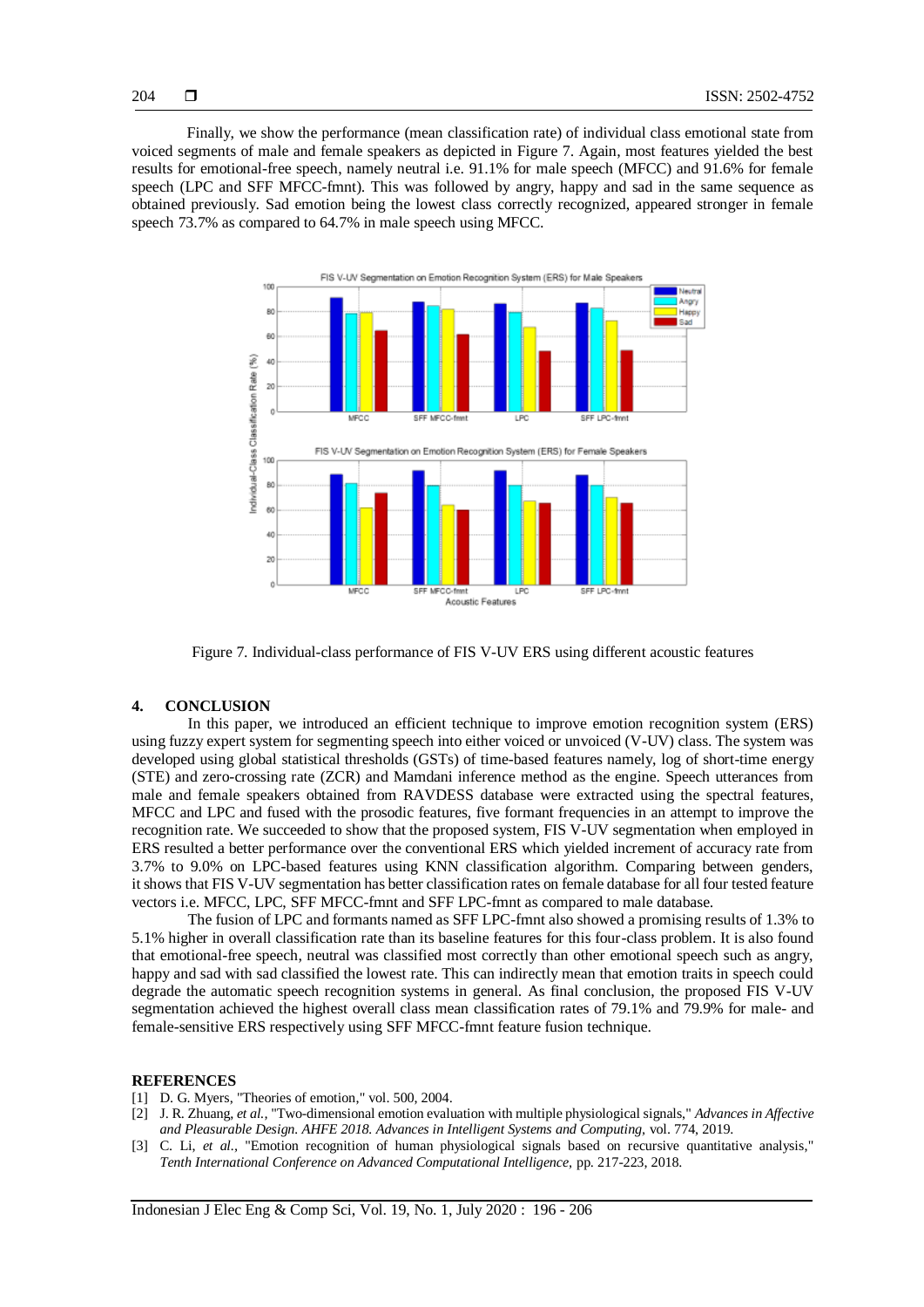- [4] B. M. Ghandi, R. Nagarajan, and H. Desa, "Real-time system for facial emotion detection using GPSO algorithm," *IEEE Symposium on Industrial Electronics and Applications,* pp. 40-45, 2010.
- [5] F. Z. Salmam, A. Madani, and M. Kissi, "Emotion recognition from facial expression based on fiducial points detection and using neural network," *Int. J. of Elect. and Comp. Enginee.,* vol. 8, p. 52, 2018.
- [6] P. Heracleous, *et al.,* "Speech emotion recognition in noisy and reverberant environments," *Seventh International Conference on Affective Computing and Intelligent Interaction,* pp. 262-266, 2018.
- [7] L. Kerkeni, *et al.,* "A review on speech emotion recognition: Case of pedagogical interaction in classroom," *International Conference on Advanced Technologies for Signal and Image Processing,* pp. 1-7, 2017.
- [8] T. Saste and S. M. Jagdale, "Emotion recognition from speech using MFCC and DWT for security system," *International conference of Electronics, Communication and Aerospace Technology,* pp. 701-704, 2017.
- [9] N. Garcia, *et al.,* "Automatic emotion recognition in compressed speech using acoustic and non-linear features," *20th Symposium on Signal Processing, Images and Computer Vision,* pp. 1-7, 2015.
- [10] L. He, "Stress and emotion recognition in natural speech in the work and family environments," *School of Electrical and Computer Engineering Science, Engineering and Technology Portfolio,* p. 218, 2010.
- [11] M. El Ayadi, M. S. Kamel, and F. Karray, "Survey on speech emotion recognition: Features, classification schemes, and databases," *Pattern Recognition,* vol. 44, pp. 572-587, 2011.
- [12] S. Furui, "Fifty years of progress in speech and speaker recognition," *ECTI Transaction on Computer and Information Technology,* vol. 1, pp. 64-74, 2005.
- [13] M. Ghai, S. Lal, S. Duggal, and S. Manik, "Emotion recognition on speech signals using machine learning," *International Conference on Big Data Analytics and Computational Intelligence,* pp. 34-39, 2017.
- [14] Z. Wang and I. Tashev, "Learning utterance-level representations for speech emotion and age/gender recognition using deep neural networks," *IEEE Int. Conference on Acoustics, Speech and Signal Processing,* pp. 5150-5154, 2017.
- [15] S. R. Bandela and T. K. Kumar, "Stressed speech emotion recognition using feature fusion of teager energy operator and MFCC," *International Conference on Computing, Communication and Networking Technologies,* pp. 1-5, 2017.
- [16] S. R. Bandela and T. K. Kumar, "Emotion Recognition of Stressed Speech Using Teager Energy and Linear Prediction Features," *IEEE 18th International Conference on Advanced Learning Technologies,* pp. 422-425, 2018.
- [17] S. Renjith and K. G. Manju, "Speech based emotion recognition in Tamil and Telugu using LPCC and hurst parameters: A comparitive study using KNN and ANN classifiers," *International Conference on Circuit, Power and Computing Technologies,* pp. 1-6, 2017.
- [18] H. Jiang, *et al.,* "Investigation of different speech types and emotions for detecting depression using different classifiers," *Speech Communication,* vol. 90, pp. 39-46, 2017.
- [19] A. Khalil, *et al.,* "Anger Detection in Arabic Speech Dialogs," *International Conference on Computing Sciences and Engineering,* pp. 1-6, 2018.
- [20] T. S. Gunawan, N. A. M. Saleh, and M. Kartiwi, "Development of quranic reciter identification system using MFCC and GMM classifier," *International Journal of Electrical and Computer Engineering,* vol. 8, pp. 372-378, 2018.
- [21] Y. Li, et al., "Classification of voices that elicit soothing effect by applying a voiced vs. unvoiced feature engineering strategy," *IEEE International Conference on Acoustics, Speech and Signal Processing,* pp. 2489-2493, 2016.
- [22] M. Hric, M. Chmulík, I. Guoth, and R. Jarina, "SVM based speaker emotion recognition in continuous scale," *25th International Conference Radioelektronika,* pp. 339-342, 2015.
- [23] S. R. Livingstone, K. Peck, and F. A. Russo, "RAVDESS: the ryerson audio-visual database of emotional speech and song," *Annual Meeting of the Canadian Society for Brain, Behaviour and Cognitive Scienc*e, Kingston, 2012.
- [24] L. A. Zadeh, "Outline of a New Approach to the Analysis of Complex Systems and Decision Processes," *Systems, Man and Cybernetics, IEEE Transactions on,* vol. SMC-3, pp. 28-44, 1973.
- [25] A. Amindoust, et al., "Sustainable supplier selection: A ranking model based on fuzzy inference system," *Applied Soft Computing,* vol. 12, pp. 1668-1677, 2012.
- [26] B. S. Atal and L. R. Rabiner, "Pattern recognition approach to voiced-unvoiced-silence classification with applications to speech recognition," *IEEE Transactions on Acoustics, Speech, and Signal Processing,* pp. 201-212, 1976.
- [27] M. Malcangi, "Softcomputing approach to segmentation of speech in phonetic units," *International Journal of Computer and Communications,* vol. 3, pp. 41-48, 2009.
- [28] M. A. Yusnita, *et al.,* "Malaysian English accents identification using LPC and formant analysis," *IEEE International Conference on Control System, Computing and Engineering,* pp. 472-476, 2011.

#### **BIOGRAPHIES OF AUTHORS**



Yusnita Mohd Ali is a senior lecturer at the Faculty of Electrical Engineering, Universiti Teknologi MARA, Penang Campus, Malaysia. She received her PhD Degree in Mechatronic Engineering from Universiti Malaysia Perlis in 2014 specializing in Audio/Acoustic Engineering. She was conferred with a Master Degree in Electronics System Design Engineering from University Sains Malaysia in 2004. She completed her Bachelor Degree in Electrical & Electronics Engineering from the same university in 1998. Her field of interest includes speech processing, speech analysis, human-machine interaction, brain-machine communication and artificial intelligence.